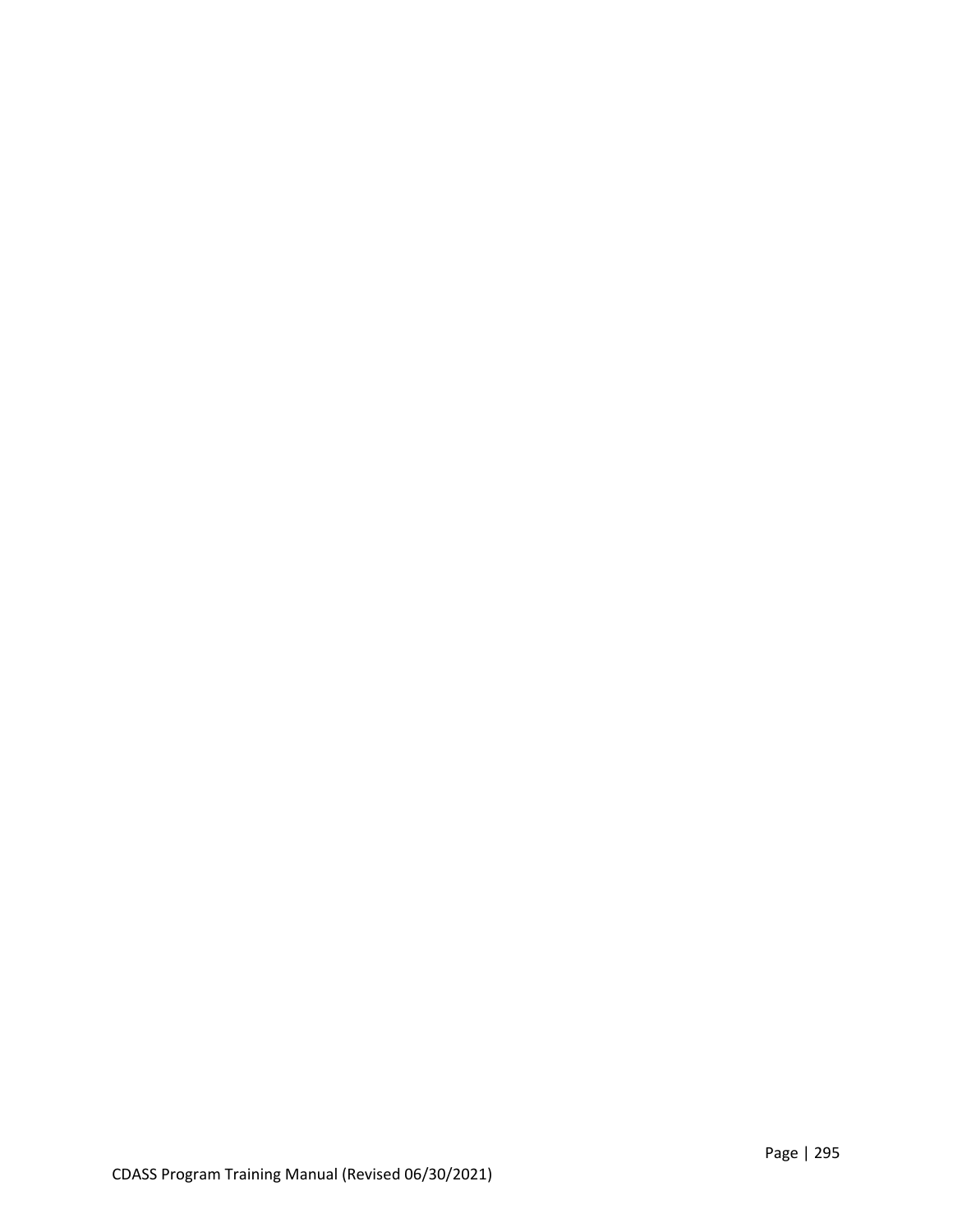

COLORADO **Department of Health Care<br>Policy & Financing** 

## Community Center Board (CCB) Locations & Covered Counties



|                         | Alamosa / Conejos / Costilla / Mineral / Rio Grande / Saguache<br><b>Blue Peaks Developmental Services</b><br>703 Fourth Street |                  |  |
|-------------------------|---------------------------------------------------------------------------------------------------------------------------------|------------------|--|
|                         | Alamosa, CO 81101                                                                                                               | $(719)$ 589-5135 |  |
| $\binom{2}{}$           | <b>Pueblo</b><br>Colorado Bluesky Enterprises (CBE)<br>115 West 2nd Street                                                      |                  |  |
|                         | Pueblo, CO 81003                                                                                                                | $(719)$ 546-0572 |  |
| $\overline{\mathbf{3}}$ | Archuleta / Dolores / La Plata / Montezuma / San Juan<br>Community Connections, Inc. (CCI)<br>281 Sawyer Drive, #200            |                  |  |
|                         | Durango, CO 81303                                                                                                               | (970) 259-2464   |  |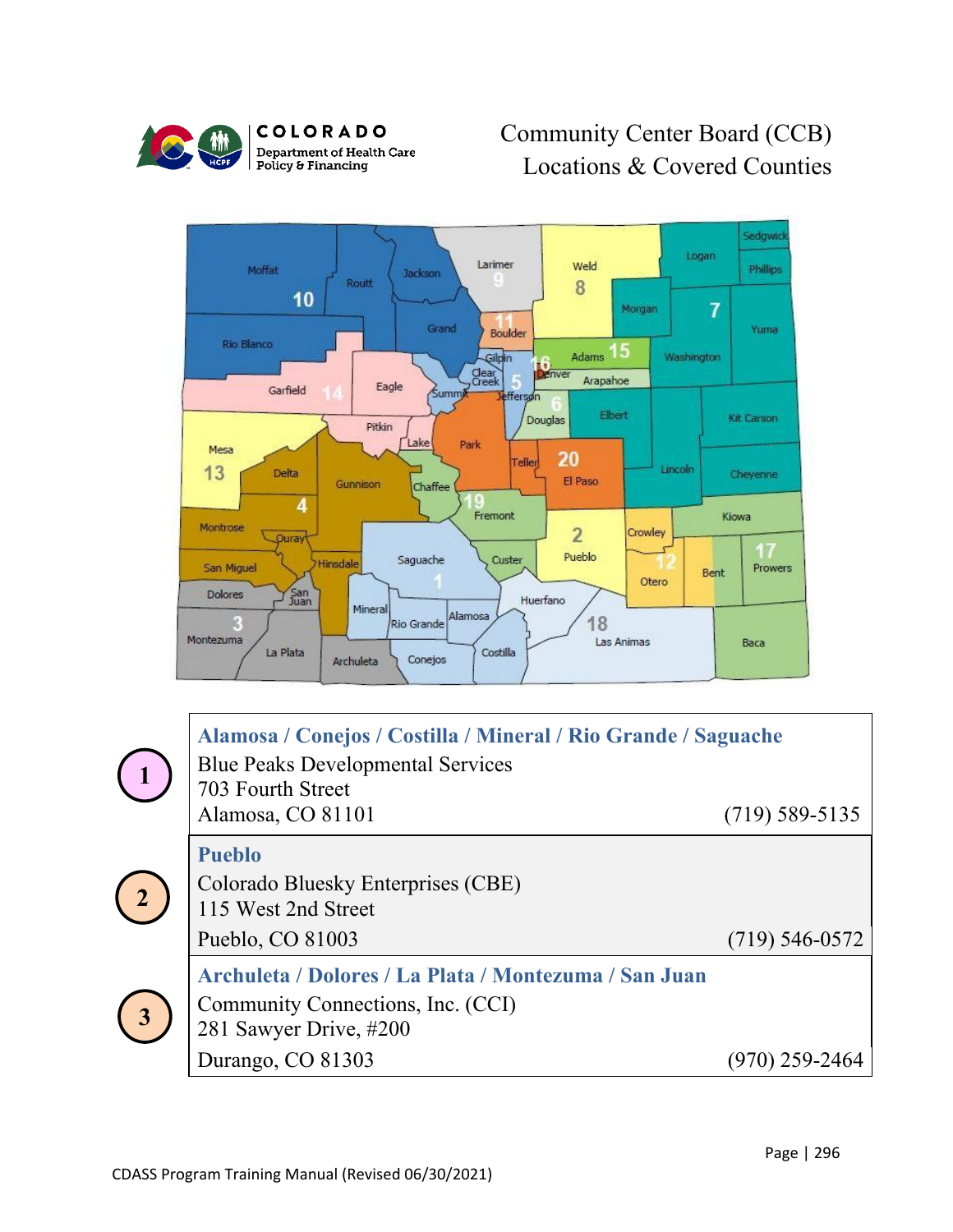| Delta / Gunnison / Hinsdale / Montrose / Ouray / San Miguel<br>Community Options, Inc. (COI)                                                                                            |                  |
|-----------------------------------------------------------------------------------------------------------------------------------------------------------------------------------------|------------------|
| 336 South 10th Street<br>Montrose, CO 81402                                                                                                                                             | $(970)$ 249-1412 |
| <b>Clear Creek / Gilpin / Jefferson / Summit</b><br>Developmental Disabilities Resource Center (DDRC)<br>11177 W. 8th Avenue<br>Lakewood, CO 80215                                      | $(303)$ 233-3363 |
| <b>Arapahoe / Douglas / City of Aurora</b><br>Developmental Pathways (DP)<br>325 Inverness Drive South<br>Englewood, CO 80112                                                           | $(303)$ 360-6600 |
| Cheyenne / Elbert / Kit Carson / Lincoln / Logan / Morgan / Phillips /<br><b>Sedgwick / Washington / Yuma</b><br>Eastern Colorado Services<br>617 South 10th Ave.<br>Sterling, CO 80751 | $(970)$ 522-7121 |
| <b>Weld</b><br>Envision<br>1050 37th Street<br>Evans, CO 80620                                                                                                                          | $(970)$ 339-5360 |
| <b>Larimer</b><br>Foothills Gateway (FGI)<br>301 Skyway Drive<br>Fort Collins, CO 80525                                                                                                 | $(970)$ 226-2345 |
| <b>Grand / Jackson / Moffat / Rio Blanco / Routt</b><br>Horizons Specialized Services<br>405 Oak Street<br><b>Steamboat Springs, CO</b>                                                 | $(970)$ 879-4466 |
| 80477<br><b>Boulder / Broomfield</b><br>Imagine!<br>1400 Dixon Avenue<br>Lafayette, CO 80026                                                                                            | $(303)$ 665-7789 |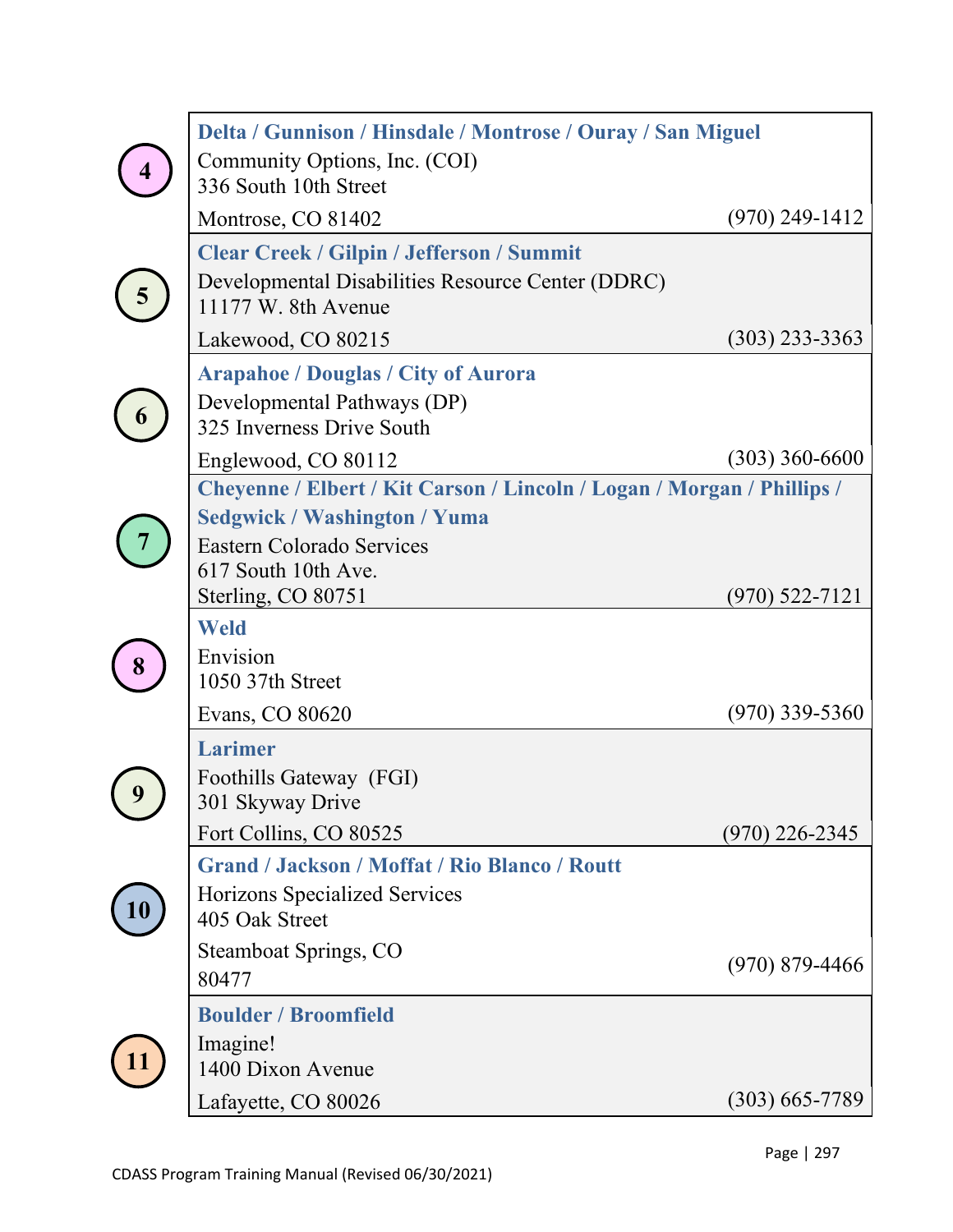|  | <b>Crowley / Otero / Bent</b>              |                    |
|--|--------------------------------------------|--------------------|
|  | <b>Inspiration Field</b>                   |                    |
|  | 612 Adams Avenue                           |                    |
|  | La Junta, CO 81050                         | $(719)$ 384-8741   |
|  | <b>Mesa</b>                                |                    |
|  | Mesa Developmental Services (Strive)       |                    |
|  | 790 Wellington Avenue                      |                    |
|  | Grand Junction, CO 81501                   | $(970)$ 243-3702   |
|  | <b>Eagle / Garfield / Lake / Pitkin</b>    |                    |
|  | Mountain Valley Developmental Services     |                    |
|  | 700 Mount Sopris Drive                     |                    |
|  | Glenwood Springs, CO 81601                 | $(970)$ 945-2306   |
|  | <b>Adams</b>                               |                    |
|  | North Metro Community Services, Inc.       |                    |
|  | 1185 W. 124 <sup>th</sup> Avenue           |                    |
|  | Westminster, CO 80234                      | $(303)$ 457-1001   |
|  | <b>Denver</b>                              |                    |
|  | <b>Rocky Mountain Human Services</b>       |                    |
|  | 9900 E. Iliff Avenue                       |                    |
|  | Denver, CO 80231                           | $(303) 636 - 5600$ |
|  | <b>Baca / Bent / Kiowa / Prowers</b>       |                    |
|  | <b>Southeastern Developmental Services</b> |                    |
|  | 1111 South Fourth Street                   |                    |
|  | Lamar, CO 81052                            | 970-963-1639       |
|  | <b>Huerfano / Las Animas</b>               |                    |
|  | Southern Colorado Developmental Services   |                    |
|  | 1205 Congress Drive PO Box 781             |                    |
|  | Trinidad, CO 81082                         | $(719) 846 - 4409$ |
|  | <b>Chaffee / Custer / Fremont</b>          |                    |
|  |                                            |                    |
|  | Starpoint                                  |                    |
|  | 700 South 8 <sup>th</sup> Street           |                    |